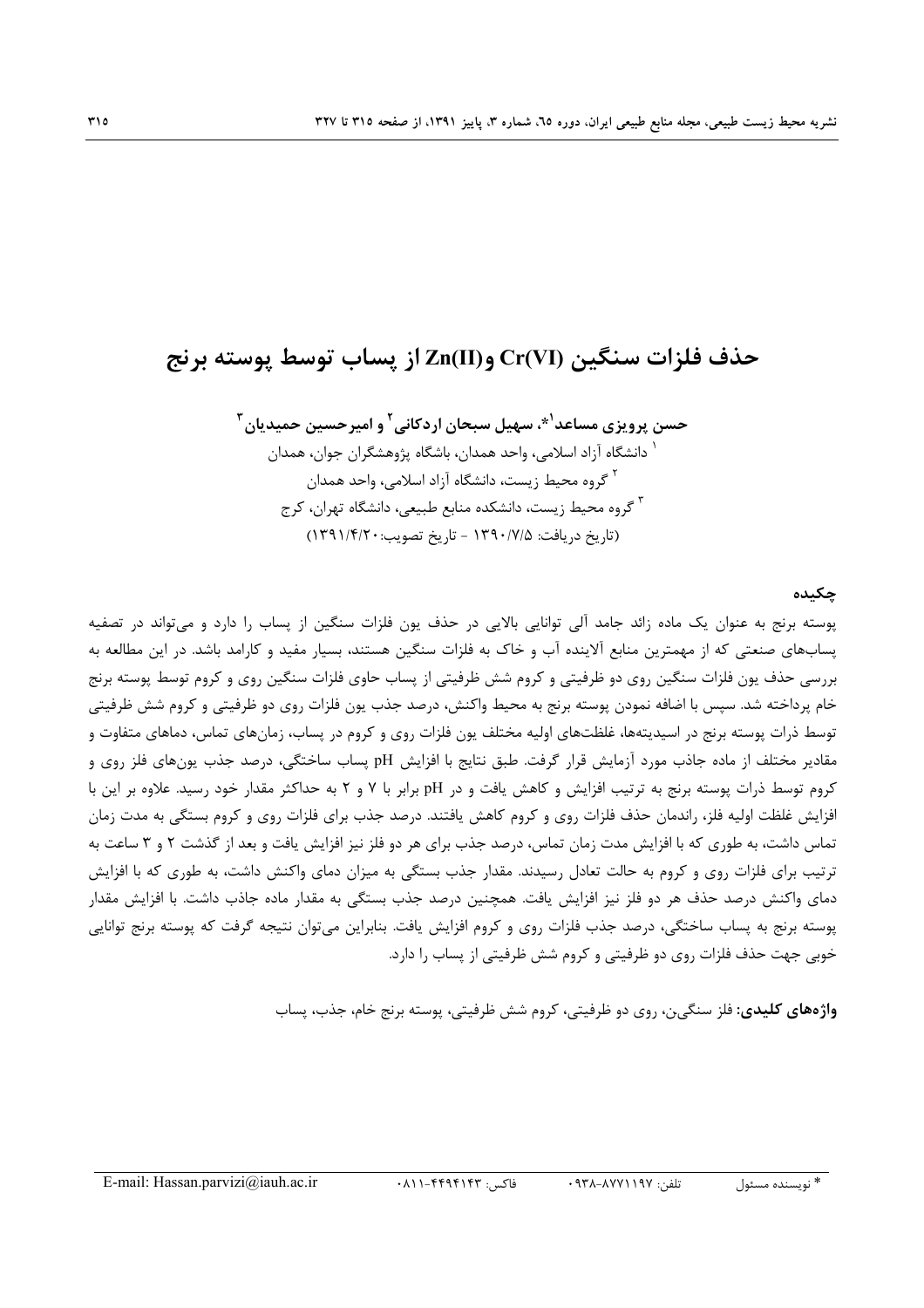دارای مزایا و معایبی بر اساس سادگی، انعطافپذیری، مؤثر بودن فرآیندها، قیمت، مشکلات فنی و نگهداری Kadiverlu et al., 2001; Bishnoi et al., ) میباشند 2004 ) ولي بيشتر آنها به دليل هزينه زياد يا حذف ناقص فلزات سنگین و تولید لجنهای سمی دارای کاستیهایی میباشند. فنون اصلی که برای کاهش مقدار یونهای فلزی از فاضلابها مفید میباشند، شامل رسوب، تبخیر، آهکدهی، شناورسازی و انعقاد، سیمانی و کمپلکس شدن، تبادل یونی، عصارهگیری حلال، اسمز معکوس، جذب، روشهای الکتروشیمیایی و فرآیندهای فیلتراسیون مي باشند (Kadiverlu et al., 2001). فرآيندهاي معمول حذف این عناصر از پسابهای صنعتی نظیر اسمز معکوس، رزینهای تعویض یون و تهنشین شیمیایی و … بسیار هزینهبر هستند، بنابراین، در سالهای اخیر کاربرد محصولات جانبی و زایدات کشاورزی مانند پوست درختان، خاک اره، پوستهای بادام زمینی، پسته کوهی، سبوس برنج و چوبهای ذرت به منظور جذب فلزات سنگین از پسابها بسیار کارآمد و مقرون به صرفه بوده است. این مواد زائد بیولوژیکی از یکسو بسیار فراوان و در دسترس میباشند و از سوی دیگر استفاده خاصی از آنها نمی شود (Yu et al., 2001). این مواد طبیعی به دلیل هزینه کم و فراهمی زیاد آنها و به علت دارا بودن گروههای عاملی از قبیل هیدروکسیل، کربوکسیل و فنل و میل ترکیبی قوی با فلزات سنگین، مناسبتر میباشند (Mirghaffari et al., 1999). امروزه با حذف فلزات سنگین موجود در پسابها علاوه بر اینکه می توان به بازيافت اين عناصر وكاهش مصرف مواد خام اوليه كمك کرد، بلکه میتوان از پساب برای آبیاری زمینهای کشاورزی استفاده نمود، زیرا تقریباً ۹۹ درصد از فاضلابها را آب تشكيل مى دهد (Yu et al., 2001). اين مسئله به خصوص در کشور ما که در مناطق خشک و نیمهخشک واقع شدهاست می تواند تا حد چشمگیری بحران كمبود آب را بهبود بخشد. برنج كه در بيش از ۷۵ کشور در جهان مورد کشت قرار میگیرد به عنوان غذای اصلی برای نیمی از جمعیت جهان به شمار می رود. در

#### مقدمه

آلودگی آب به دلیل تخلیه فاضلاب شهری و صنعتی، وجود فلزات سنگین سمی و مدیریت نامناسب پسماندها، سلامتی بشر را به گونهای خطرناک تحت تأثیر قرار می دهد (Upendra and Bandyopadhyay, 2006). متداولترين فلزات يافت شده در فاضلابها فلزات سرب، مس، روی، کادمیوم، کروم و نیکل هستند ( Elzahabi and Yong, 2001). فلز روی به عنوان یک عنصر ضروری به طور وسیع در صنایعی نظیر پوشش دهندههای سایر فلزات، در رنگرزی، در صنایع ریختهگری، در صنایع خودروسازی، باتریسازی، دندانپزشکی، پزشکی، در تولید Zazoli et al., ) اقارچ کشها، در واحدهای آزمایشگاهی 2006)، فرآیندهای استخراج و ذوب فلزات، واحدهای توليد گالوانيزه، ترموپلاستيکها، تثبيتکنندهها، Mishra and Patel, 2009; ) كارگاههاى ساخت آلياژ Norton et al., 2004 ) مورد استفاده قرار می گیرد. نقش فلز روی در بدن انسان و انتقال الکترون در بسیاری از واکنشهای آنزیمی شناخته شده است و بنابراین، به عنوان یک عنصر کم مصرف در مقادیر کم برای بدن ضروری میباشد (Gul et al., 2009). به هر حال مازاد این عنصر در بدن به واسطه تجمع زیستی میتواند منجر به مسمومیتهایی نظیر سرطانزایی، جهشهای ژنتیکی و ايجاد نقايص جنيني گردد (El-Shafey, 2010). فلز كروم نیز به عنوان یکی از آلایندههای سمی به دلیل سرطانزایی و ایجاد نقایص ژنتیکی بر سلامت عمومی افراد شناخته شده است (Gardea-Torresdey et al., 2000). به علاوه فلز کروم میتواند از طریق بسیاری از صنایع نظیر صنایع پرداخت فلزات، صنایع آهن و استیل و تولید مواد شیمیایی معدنی وارد محیط زیست گردد ( Wang and Xiao, 1995). به دليل افزايش آگاهي افراد نسبت به نقش فلزات سنگین در محیط زیست، توجه به توسعه روشهای مؤثر برای حذف فلزات سنگین از آبهای آلوده به مقدار زیادی افزایش یافته است. روشهای زیادی برای حذف یونهای فلزی از پسابها مورد استفاده قرار می گیرد (Kadiverlu et al., 2001) که هر کدام از آنها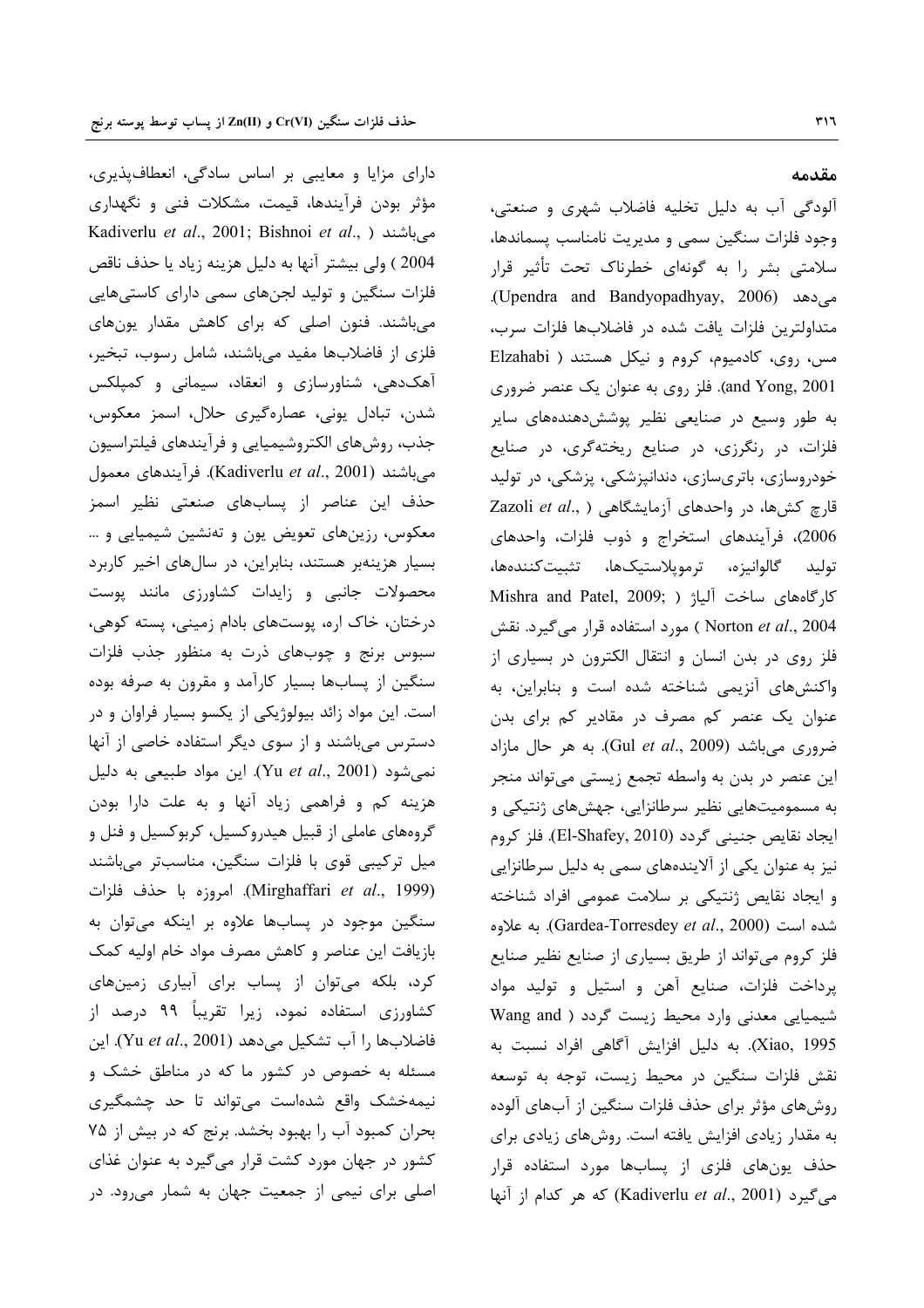سراسر جهان سالانه ٨٠ ميليون تن پوسته برنج توليد میشود و در حدود ۹۷٪ مقدار تولید شده آن متعلق به (Armesto et al., كشورهاى در حال توسعه مى باشد) (2002. امكان استفاده از يوسته برنج به عنوان يك ماده جاذب برای حذف یونهای فلزی از پساب موضوع مقاله را تشکیل میدهد. پوسته برنج به دلیل ویژگیهایی نظیر ساختار دانه مانند و حلال ناپذیری در آب، پایداری شیمیایی و دسترسی محلی آن برای جذب فلزات سنگین از محیط آبی انتخاب شده است (Zulkali et al., 2006). نشان دادند که پوسته برنج Montanher et al. (2005) توانايي بالايي در حذف فلزات (Cd(II ،Cu(II و Mishra et al. (1997) از یساب را بر عهده دارد. (1997) و Ajmal et al. (2003) گزارش كردند كه پوسته برنج به عنوان جاذب مناسبی برای حذف فلزات سنگین و سمی از فاضلاب به شمار میرود. Daifullah et al. (2003) طی مطالعهای نشان دادند که مواد جاذب تهیه شده از یوسته برنج توانايي حذف تقريباً ١٠٠٪ فلزات سرب، كادميوم، مس، روی، منگنز و آهن را از فاضلابها بر عهده دارند. نتايج گرفته شده توسط Asrari et al. (2010) نشان داد که پوسته برنج به عنوان جاذب خوبی برای فلزات سرب و روی به شمار می رود و میزان جذب به طور معنی داری مربوط به سه پیراسنجه pH، مقدار ماده جاذب و زمان تماس گزارش شد. بنابراین، در این مطالعه سعی شده تا کارایی پوسته برنج خام در حذف فلزات سنگین روی دو ظرفیتی و کروم شش ظرفیتی از پساب ساختگی در شرایط تعیین شده مورد بررسی قرار گیرد.

#### مواد و روش ها

در این مقاله به بررسی مقدار جذب یون فلزات سنگین Zn (II) و Cr (VI) از پساب ساختگی، توسط پوسته برنج خام پرداخته شده است. پوسته برنج از شاليكوبي برنجهای جمعآوری شده از شالیزارهای واقع در ناحیه رشت در شمال ایران تهیه شده بود. قبل از انجام کار برخی از آزمایشات به منظور تعیین خواص فیزیکی و شیمیایی جاذب انجام گرفت که نتایج حاصله در جدول ١

ارایه شده است. در این آزمایش برای اندازهگیری رطوبت از روش وزنی، برای اندازهگیری چگالی از تقسیم وزن توده بر حجم بستری که آن مقدار توده جامد در آن جای داده شده استفاده شد، برای اندازهگیری مواد آلی پوسته برنج از روش احتراق تر، برای اندازهگیری مقدار مواد جامد نامحلول از فرآيند صاف كردن مخلوط پوسته برنج و آب دی یونیزه استفاده شد، برای اندازهگیری مقدار مواد جامد محلول از فرایند گرما دادن به محلول حاصل از عصارهگیری مخلوط پوسته برنج و آب دی یونیزه بدست آمد، برای اندازهگیری آهک (CaO) از روش تیتراسیون با سود و برای اندازهگیری اکسید آهن (Fe2O3) از روش حجمی و تیتر کردن با ماده دی کرومات پتاسیم استفاده Institute of standard and research of industrial ) شد ( .(of Iran, 1991

جدول ۱- خواص فیزیکی و شیمیایی پوسته برنج خام

| واحد                  | مقادير      | خواص                           |
|-----------------------|-------------|--------------------------------|
| در صد                 | 915         | رطوبت                          |
| گرم بر سانتیٖمتر مکعب | ۱۸          | چگالی                          |
| درصد                  | ٧۵          | مواد نامحلول                   |
| میلیگرم بر لیتر       | ۱۰۵         | كل ذرات محلول                  |
| درصد                  | ۸۲          | مواد آلی                       |
| در صد                 | $\cdot$ /۱۶ | Fe <sub>2</sub> O <sub>3</sub> |
| در صد                 | $\cdot$ /۲۴ | CaO                            |

دانهبندی در مقدار جذب فلز توسط ذرات یوسته برنج مؤثر میباشد، زیرا هر چه ذرات پوسته برنج ریزتر باشند، سطح تماس افزايش مى يابد (Shukla et al., 2002). لذا، به منظور ثابت بودن دامنه اندازه ذرات پوسته برنج، ۵۰۰ گرم از پوسته برنج خام را برداشته و چندین مرتبه با آب دوبار تقطیر شسته و در داخل دستگاه آون در دمای ۶۰ درجه سانتی گراد برای مدت ۲۴-۴۸ ساعت خشک گردیدند، سپس بعد از آسیاب کردن از الک ۱ میلی متری عبور داده شدند. در این مقاله از پسابهای ساختگی تحت شرایط آزمایشگاهی استفاده شد. برای ساخت یساب، از نمکهای قابل حل محلولهای این فلزات Ansari et ) استفاده گردید ZnSO4.7H<sub>2</sub>O و ZnSO4.7H<sub>2</sub>O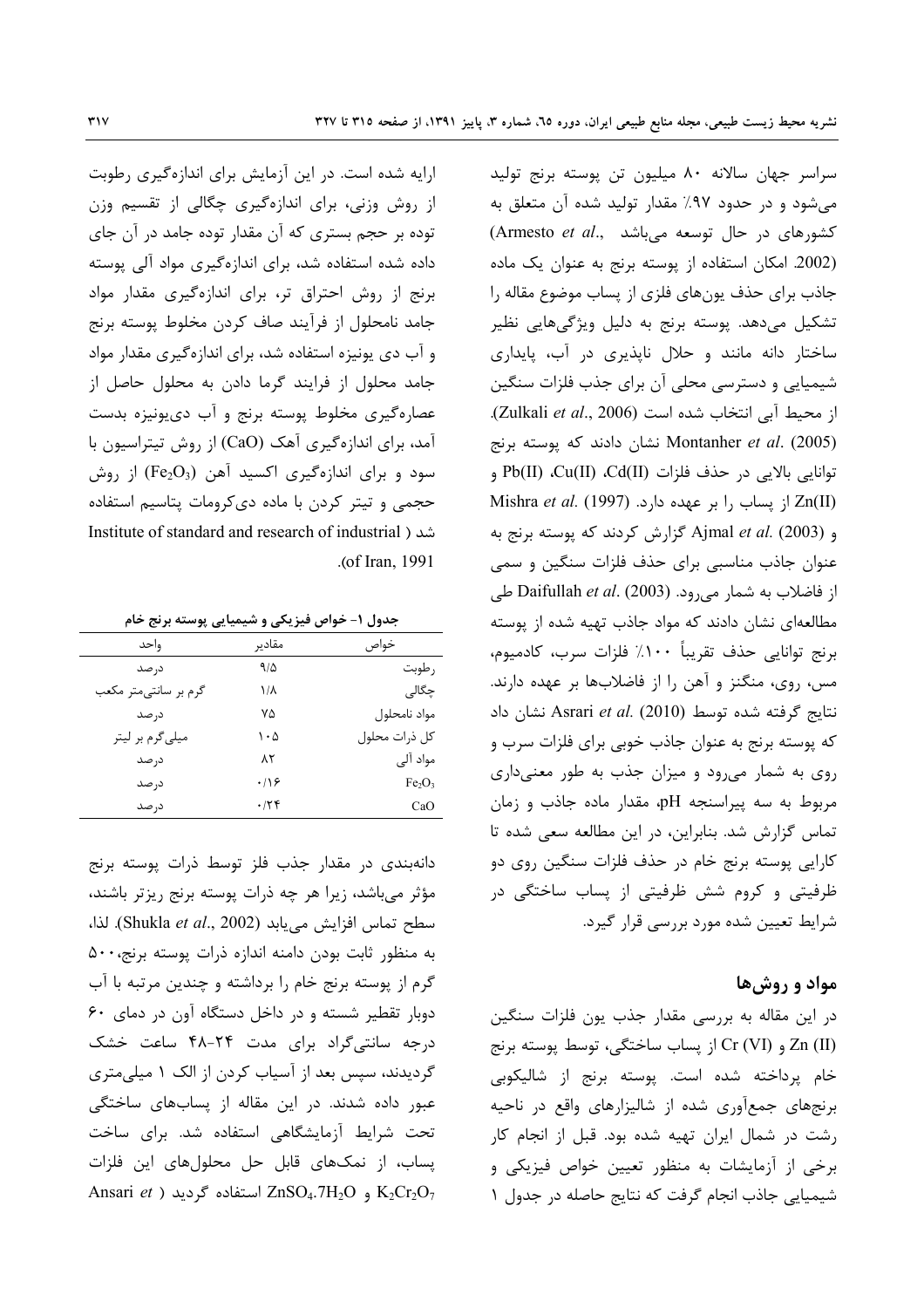$. (al., 1999)$ 

پسابهایی با اسیدیتههای ۲، ۳، ۴، ۵، ۶، ۷ و با غلظت n+۰ mg/L و Cr(VI) و Cr(VI) و حجم محلول ۲۰۰ میلی لیتر در شش بشر جداگانه برای هر فلز ساخته شدند. برای تنظیم اسیدیته در محدوده مورد نظر از محلول های سود (NaOH) ۰/۱ مولار و اسیدکلریدریک (HCl) ۰/۱ مولار (Zulkali et al., 2006) و برای اندازه گیری آن از دستگاه pH متر Jenway مدل ۲۵۱۰، استفاده شد. در این مطالعه درصد ماده خشک به پساب ساختگی ۱ درصد در نظر گرفته شد و در تمام مراحل آزمایش این درصد حفظ شده بود. بنابراین، ۲ گرم پوسته برنج خشک به هر بشر اضافه شد و مخلوط پوسته برنج و پساب ساختگی با اسیدیته معین به مدت ١٢٠ دقیقه روی همزن مغناطیسی با سرعت ۱۲۵ rpm قرار گرفت. در نهایت به منظور محاسبه درصد جذب فلزات (Zn(II Cr(VI) در واحد جرم پوسته برنج، مخلوط پساب ساختگی و پوسته برنج با استفاده از کاغذ صافی واتمن با قطر ۴۲ میکرومتر از یکدیگر جدا و به وسیله دستگاه جذب اتمى Perkin-Elmer مدل ٢٣٨٠ غلظت نهايي یون فلز سنگین موجود در پساب اندازهگیری شدند. دمای انجام آزمایش ۱±۲۵ درجه سانتیگراد در نظر گرفته شده بود. با انجام آزمایشهای فوق مشخص گردید که مقدار جذب یونهای روی و کروم در چه محیطی از نظر pH بیشتر بوده است. برای تعیین اثر غلظت فلز بر میزان جذب نیز یسابهایی با غلظتهای mg/L&۰ ۰، ۲۰، ۲۵، ۳۰ و ۵۰ و به حجم محلول ۲۰۰ میلی لیتر در شش بشر جداگانه برای هر فلز ساخته و اثر افزایش مقدار غلظت يون فلزات سنگين بر مقدار جذب آنها توسط ذرات پوسته برنج خشک مورد بررسی قرارگرفتند. همچنین به منظور بررسی اثر زمان ماند (زمان تماس ذرات پوسته برنج با یونهای فلزی در پساب ساختگی) بر مقدار جذب یون فلزات سنگين Zn(II) و Cr(VI) توسط ذرات يوسته برنج از هشت بشر حاوی محلول پساب ساختگی برای هر فلز جداگانه با غلظت ۱۰۰mg/L و حجم محلول ۲۰۰ میلی لیتر تهیه و با زمانهای تماس ١٠، ٢۵، ٣٠، ۵٠،

۱۰۰، ۱۲۰، ۱۸۰ و ۲۵۰ دقیقه مورد آزمایش قرار گرفت. به منظور بررسی اثر دما بر میزان جذب یونهای (Zn(II و Cr(VI) توسط ذرات یوسته برنج از محلول پساب ساختگی با غلظت ۱۰۰mg/L و حجم محلول۲۰۰ میلی لیتر و با زمانهای ماند مختلف در دماهای ۲۵، ۳۵ و ۴۵ درجه سانتیگراد برای هر فلز به طور جداگانه مورد سنجش قرار گرفت. همچنین به منظور بررسی اثر مقدار ماده جاذب بر میزان جذب فلزات روی و کروم از مقادیر ۰۱، ۱/۵، ۲، ۲/۵، ۳، ۳/۵، ۴ گرم پوسته برنج و در pH، زمان، دما، محلول و غلظت ثابت از فلزات روى و كروم به طور جداگانه برای هر فلز مورد بررسی قرار گرفت. در انتها درصد جذب فلزات روى وكروم از يساب توسط essari et al., 2010). (Asrari et al., 2010):

$$
\frac{C_0 - C_t}{C_0} \times \cdots
$$

که در آن  $\mathrm{C}_0$  و  $\mathrm{C}_1$  به ترتیب غلظت اولیه فلزات روی و كروم در محلول و غلظت آن بعد از انجام آزمايش میباشد. جهت اطمینان از صحت نتایج، هر آزمایش سه با, تكرا, شد.

## نتايج

## اثر pH محلول بر میزان جذب یون فلزات (Zn(II  $Cr(VI)$

مقدار pH به عنوان یک پیراسنجه مهم شمرده می شود که بر واکنشهای شیمیایی و زیستی در فاضلابها تأثیر میگذارد (Zhang and Frankenberger, 2003). نتایج مربوط به اثر افزایش pH اولیه پسابهای ساختگی بر مقدار جذب يون فلزات (Zn(II و Cr(VI توسط يوسته برنج در شكل ١ نشان داده شده است. همان طورى كه در شکل دیده می شود، در زمان تماس ثابت (۱۲۰ دقیقه) و غلظت و حجم ثابت (غلظت ١٠٠ mg/L و حجم ٢٠٠ میلی لیتر) از پساب، مقدار دمای ثابت ۲۵±۲ درجه سانتی گراد و مقدار ماده جاذب ۲ گرم، با افزایش مقدار pH، درصد جذب فلزات روى وكروم به ترتيب افزايش و کاهش می یابند، به طوری که بیشترین درصد جذب به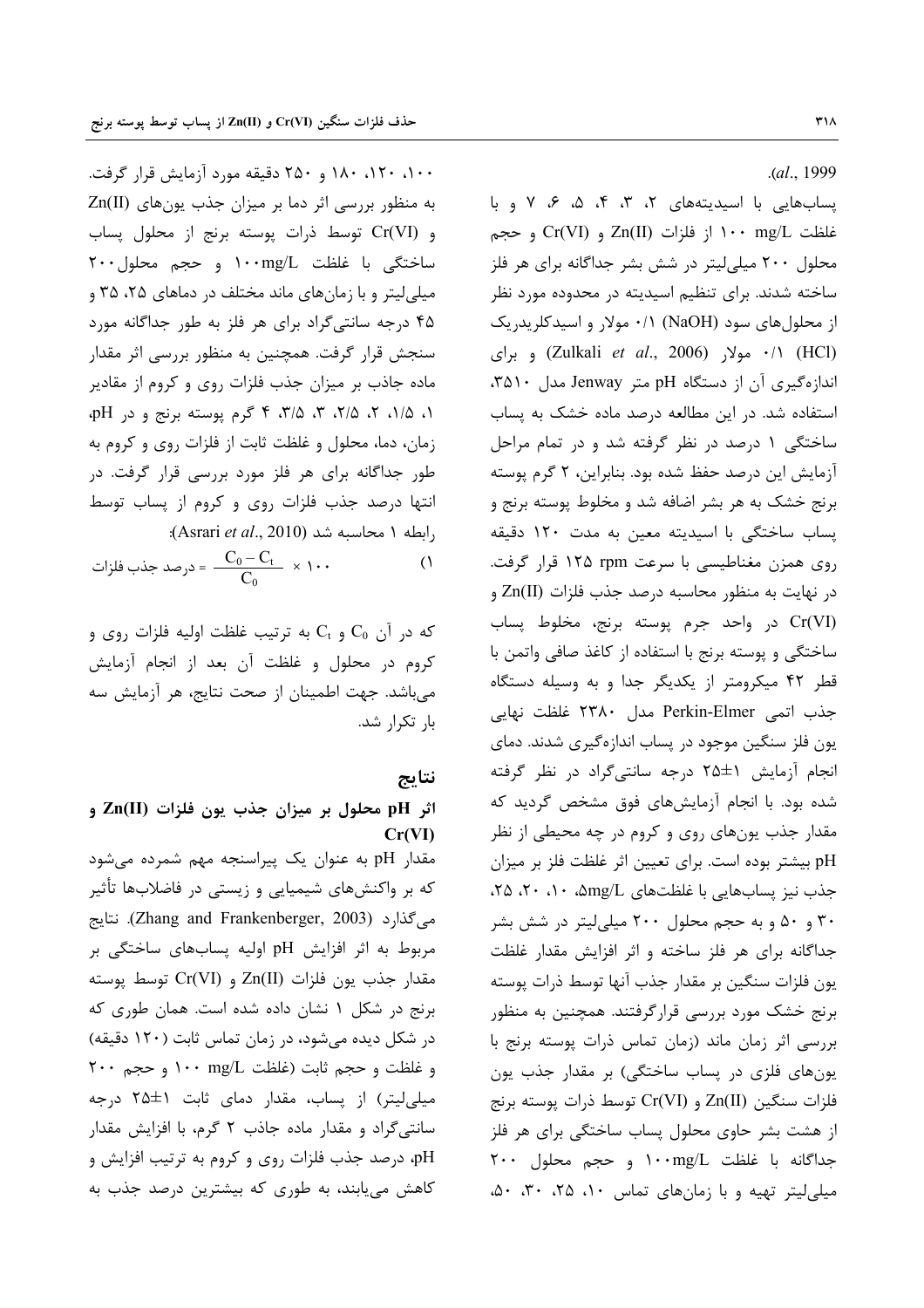ترتیب برای فلزات روی و کروم در pH برابر با ۷ و ۲ مشاهده شد. برای فلز روی نرخ جذب در pHهای اسیدی، کم میباشد. به این دلیل که در pHهای پایین، تراکم بارهای مثبت زیاد بوده که منجر به یک رانش الکترواستاتیکی میگردد و در نهایت باعث جذب سطحی كمتر مي شود. با افزايش pH رانش الكترواستاتيكي كاهش یافته و منجر به کاهش تراکم بارهای مثبت بر روی مکانهای جذب جاذب شده که در نهایت منجر به (Bhattacharya et al., افزایش نرخ جذب می گردد) (2006. درصد جذب برای فلز روی در pHهای ۲، ۳، ۴، ۵، ۶، ۷ به ترتیب معادل با ۲۲٪، ۲۵٪، ۳۶٪، ۴۴٪، ۶۶٪ و ٧٣٪ مشاهده شد. (2008) Sharma and Singh. Bhattacharya et al. (2006) , Asrari et al. (2010) نیز گزارش کردند که بیشترین مقدار جذب فلز روی در pH های بالا رخ میدهد.

اما برای فلز کروم نرخ جذب در pHهای اسیدی، زیاد بود. بسیاری از مطالعات گذشته نیز نشان داد که pH محلول پسابهای حاوی فلز Cr (VI)، عموماً خیلی اسیدی بوده و حذف كامل Cr (VI) تنها در pH های خیلی پایین Bali and Abraham, ) نزدیک به ۲ مشاهده می شود 2001; Nourbakhsh et al., 1994; Gao et al., 2008; Nam ni et al., 1387). مطالعه حاضر نيز چنين نتايجي

 $\rightarrow$  Zn(II)  $\rightarrow$  Cr(VI) IY. درصد حذف فلزات روی (II) و کروم (VI) (X)  $\overline{\phantom{a}}$  $\lambda$ ç. ٣. ٧. ۲ ۳ ۶ ۴ ۵ Ÿ  $pH$ 

شکل ۱- اثر تغییر pH بر میزان جذب فلزات (Zn(II و Cr(VI (غلظت اولیه ۱۰۰ mg/L، حجم محلول ۲۰۰ mL، زمان تماس ۱۲۰ دقیقه، دمای واکنش ۱±۲۵ درجه سانتیگراد، مقدار جاذب ۲ گرم)

را ثابت کرد. درصد جذب در pHهای ۲، ۳، ۴، ۵، ۶، ۷ به ترتيب ٩٨٪، ٣٧٪/، ٣٧٪، ٢٠٪، ١٧٪ و ١۶٪ مشاهده شد. که بیشترین درصد جذب در pH برابر با ۲ رخ داد. این یدیده ممکن است به این دلیل باشد که در pHهای پایین، سطوح پوسته برنج توسط مقادیر بالایی از یونهای هیدرونیوم (H<sup>+</sup>) احاطه خواهد شد که منجر به اتصال به سطوح پوسته برنج میشود Cr $\mathrm{Cr}_2\mathrm{O}_7^{-2}$  مولکولهای (Park et al., 2005). علاوه بر این در pH های پایین، كروم شش ظرفيتي عمدتاً به فرم آنيون HCrO4 خواهد بود (Alvarez et al., 2006). كه در چنين شرايطى جايگزين يون هاي OH<sup>-</sup> موجود در سطوح فعال جاذب .Argun et al., 2006).

اثر غلظت اوليه بر ميزان جذب يون فلزات (II) Zn  $Cr (VI)$ 

عامل دیگری که بر مقدار جذب یونهای فلزی توسط ذرات يوسته برنج مؤثر است، غلظت اوليه يونهاي فلزى موجود در پساب میباشد. لذا اثر افزایش غلظت اولیه یون های Zn(II) و Cr(VI) در پساب بر مقدار جذب آنها توسط ذرات پوسته برنج در محدوده mg/L ۵۰−۵ و حجم ۲۰۰ میلی لیتر و زمان تماس ثابت ۱۲۰ دقیقه و در pH برابر با ۷ و ۲ به ترتیب برای فلزات روی و کروم، دمای ثابت ۱±۲۵ درجه سانتیگراد و مقدار جاذب ۲ گرم مورد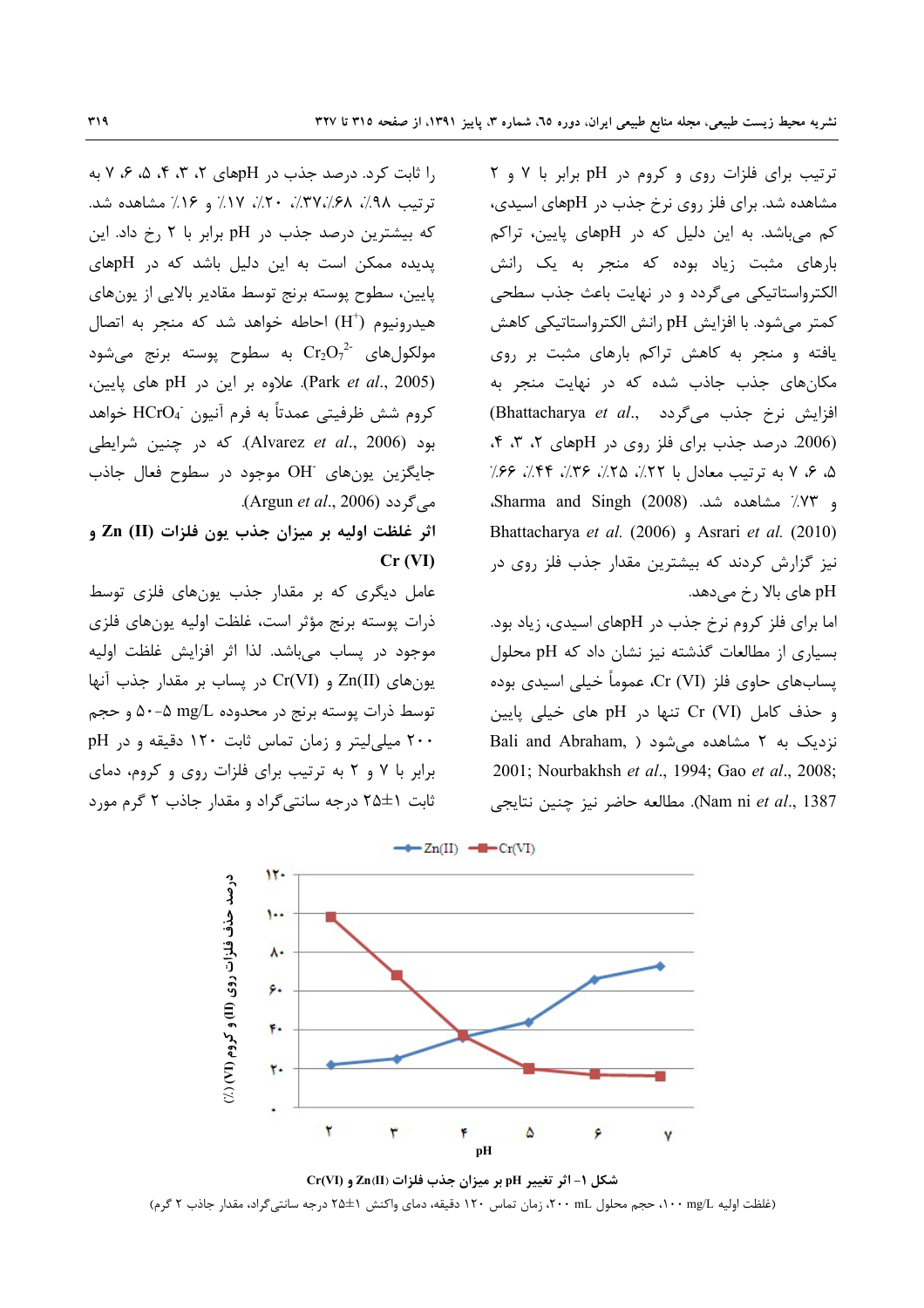آزمایش قرار گرفت. نتایج حاصله در شکل ۲ نشان داده شده است، همانطور که از شکل مشخص است، با کاهش غلظت اوليه يون هاي Zn(II) و Cr(VI) در پساب، درصد جذب نیز افزایش پیدا می کند، به طوری که در غلظت برابر با ۵ میلیگرم بر لیتر در مدت زمان ثابت، بالاترین درصد جذب مشاهده شد. بنابراین، هر چه غلظت یون فلزات روی و کروم در پساب بیشتر باشد، مدت زمان لازم برای حذف کامل آنها از پساب نیز بیشتر خواهد شد. که دلیل آن کاهش یافتن مکانهای فعال موجود بر سطوح پوسته برنج و اشباع شدن آنها شناخته شده است. در غلظتهای اولیه پایین مکانهای جذب کافی برای جذب Parekh et al., ) وجود دارد (Cr(VI) وجود بهای (Parekh et al., 2002; Raji et al., 1997; Gupta andMohapatra, 2003). به هر حال شمار یونهای Zn(II) و Cr(VI) در یساب، در مقایسه با مکانهای جذب موجود در غلظتهای بالا از یونهای Zn(II) و Cr(VI) به طور نسبی

بیشتر خواهد بود. در مطالعه حاضر درصد جذب فلز روی در شرایط تعیین شده برای غلظتهای ۵، ۱۰، ۲۰، ۲۵، ۳۰، ۵۰ میلی گرم بر لیتر به ترتیب ۶۵٪، ۳۳٪، ۲۶٪، ١٧٪، ١۶٪ و ١۵٪ مشاهده شد که بیشترین جذب در Shrma و Asrari et al. (2010) .5 و Shrma and Singh (2008) نیز در مطالعه خود گزارش کردند که با كاهش غلظت يونهاى فلز روى در پساب، درصد جذب آنها توسط ذرات یوسته برنج نیز افزایش پیدا می کند. همچنین درصد جذب برای فلز کروم در شرایط تعیین شده برای غلظتهای ۵، ۱۰، ۲، ۲۵، ۳۰، ۵۰، ۵۰ میلی گرم بر لیتر به ترتیب ۷۷٪، ۳۳٪، ۲۷٪، ۲۵٪ و ۱۴٪ مشاهده شد که بیشترین درصد جذب در غلظتهای Gao et al. مطالعات صورت گرفته توسط .Gao et al (2008) نیز مشخص کرد که با افزایش غلظت اولیه یون های Cr(VI) در پساب، درصد جذب یون های فلزی Cr(VI) نیز کاهش می باید.

> $\rightarrow$  Zn(II)  $\rightarrow$  Cr(VI) ٩.  $\Lambda$ درصد حذف فلزات روی (II) و کړوم (V) (). ٧. ۶. ۵. ٠. ٣. ٢.  $\mathcal{L}$ ۵ ٠. ۲. ۲۵ ۵٠ غلظت اولیه یون های فلز روی دو ظرفیتی و کروم شش ظرفیتی (mg/L) شكل ٢- اثر تغيير غلظت اوليه بر ميزان جذب فلزات (Zn(II و Cr(VI

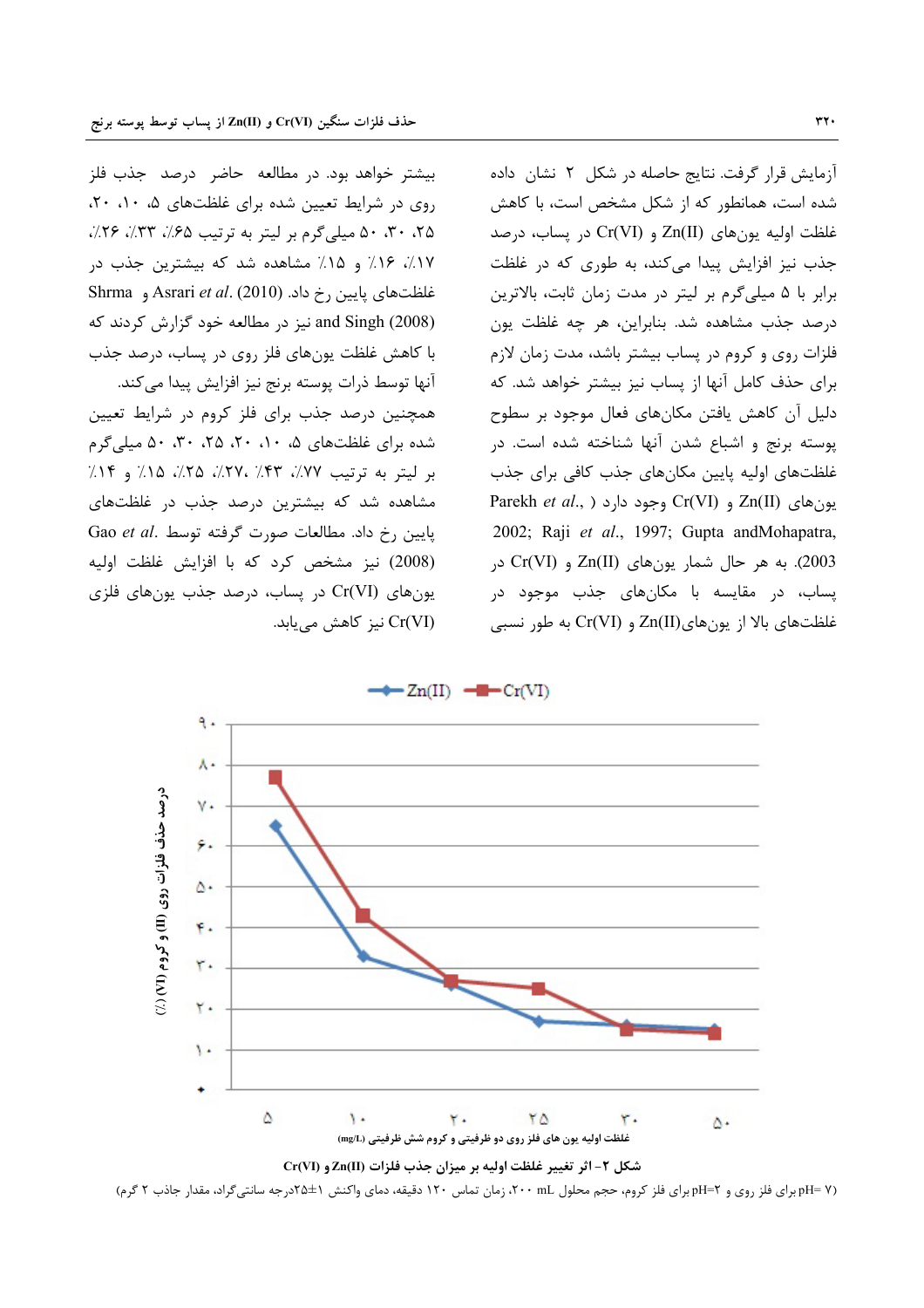اثر زمان تماس بر میزان جذب یون فلزات (Zn(II و  $Cr(VI)$ 

یکی دیگر از عواملی که میتواند بر جذب یون فلزات روی و كروم از محلول ساختگى تأثير گذارد، زمان تماس می باشد. شکل ۳ اثر زمان تماس را بر درصد جذب یون فلزات روی و کروم نشان میدهد. همانطوری که مشاهده می شود در غلظت اولیه ۱۰۰mg/L، حجم ۲۰۰ میلی لیتر، در pH ثابت برابر با ۷ و ۲ به ترتیب برای فلزات روی و کروم، دمای ثابت 1±۲۵ درجه سانتی گراد و مقدار جاذب ٢ گرم با گذشت زمان، درصد جذب نيز افزايش مى يابد.  $Cr(VI)$  نرخ جذب یون های  $Zn(II)$  و  $Cr(VI)$  در زمان های تماس اولیه سریع بود، به طوری که ۳۰ دقیقه بعد از تماس، درصد جذب به ترتیب برای فلزات روی و کروم به حدود ۴۸٪ و ۵۷٪ رسید و به تدریج با گذشت زمان درصد جذب نیز کاهش یافت و پس از رسیدن به حالت تعادل تقریباً ثابت شد. به عنوان مثال بعد از گذشت ۱۲۰ دقیقه، درصد جذب برای یونهای (Zn(II و Cr(VI به ترتیب به ۷۳٪ و ۸۴٪ رسید. درصد جذب فلز روی برای زمان های تماس ۱۰، ۲۵، ۳۰، ۵۰، ۱۰۰، ۱۲۰، ۱۸۰ و ٢۵٠ دقیقه به ترتیب ٨٪، ٣۴٪، ٣٨٪، ٣٥٪، ٧٣٪، ٣٧٪. ۷۵٪ و ۷۷٪ مشاهده شد. اما بیشترین مقدار جذب بعد از گذشت ۷ ساعت اتفاق افتاد که در این حالت مقدار جذب به حدود ۸۵٪ رسید. دلیل آن، این بود که در زمانهای

اولیه تماس، مکانهای خالی بر سطوح جاذب برای جذب فلزات روی و کروم وجود داشته و با گذشت زمان به تدريج اين مكان ها اشغال شده و منجر به پس زدن فلز از سطح جاذب و کاهش فرآیند جذب می,شود et al. (2010) (Saravanane et al., 2002) Sharma and Singh (2008) گزارش کردند که بیشترین درصد جذب فلز روی در زمانهای تماس اولیه رخ می دهد و بعد از آن به آهستگی افزایش خواهد یافت که احتمالاً ناشي از عمل دفع يون فلز روى توسط پوسته برنج ميباشد.

نتایج مشابهی برای فلز کروم نیز بدست آمد، نرخ جذب یون (Cr(VI در زمانهای تماس اولیه سریع بوده و به تدریج با گذشت زمان درصد جذب نیز کاهش یافت و پس از رسیدن به حالت تعادل تقریباً ثابت شد. به عنوان مثال بعد از گذشت ۱۸۰ دقیقه، درصد جذب برای یون (Cr(VI) به ۹۵٪ , سید. درصد جذب برای زمانهای تماس ١٠، ٢۵، ٣٠، ۵٠، ١٠٠، ١٢٠، ١٨٠ و ٢٥٠ دقيقه به ترتيب ٢۵٪، ٣۵٪، ٥٧٪، ٣٣٪، ٣٣٪، ٣٥٪ و ٩۶٪ مشاهده شد. اما بیشترین مقدار جذب بعد از گذشت ۵ ساعت اتفاق افتاد که در این حالت مقدار جذب به حدود Gao et al. بسيد. مطالعات صورت گرفته توسط .4A/ (2008) نیز نشان داد که با گذشت زمان درصد جذب یون های (Cr(VI از یساب افزایش می یابد.



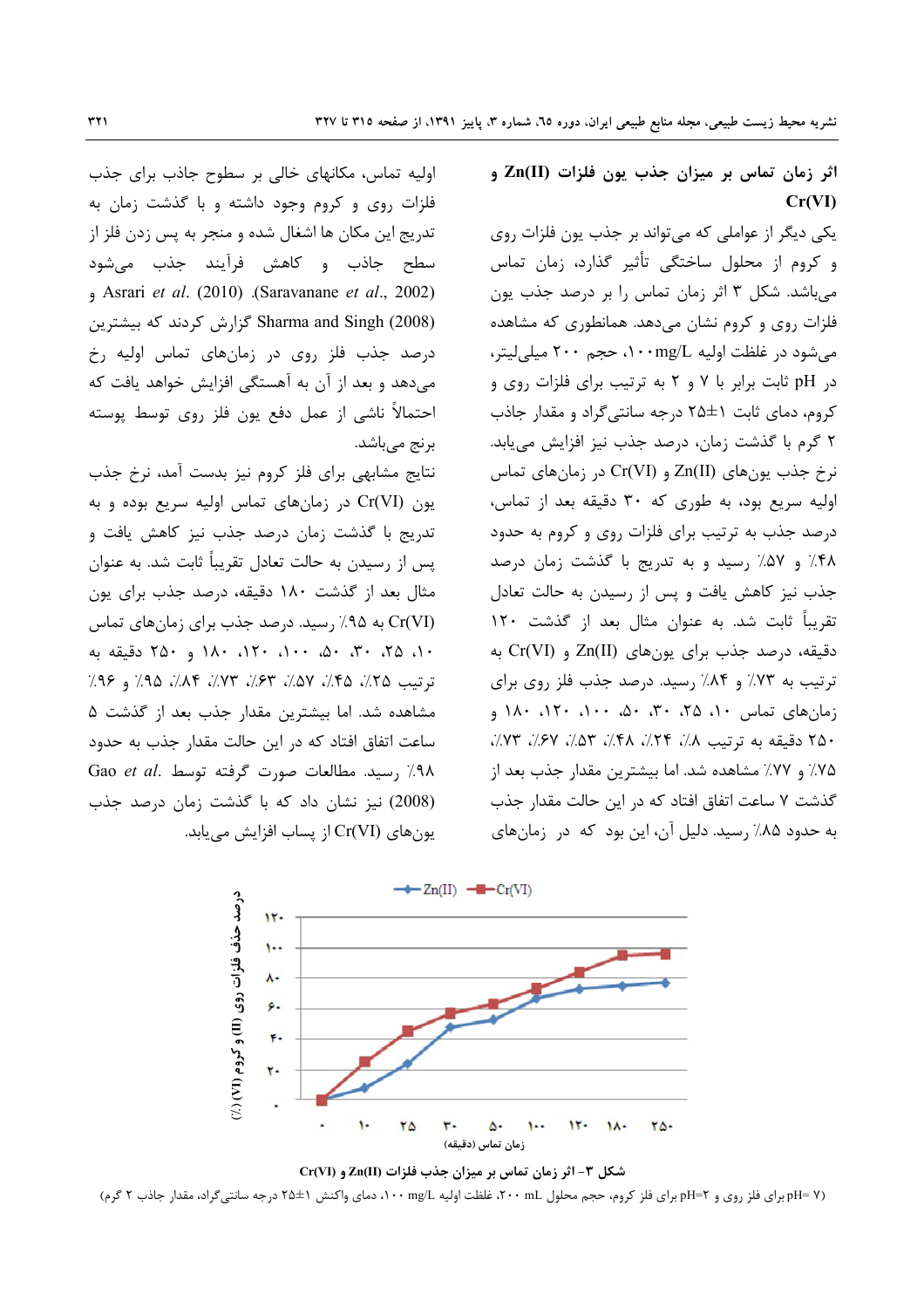جذب به ترتیب به ۷۳٪ ،۸۲٪ و۸۷٪ رسید. افزایش میزان

جذب با افزایش دما از ۲۵ درجه سانتی گراد تا ۴۵ درجه سانتی گراد نشان دهنده این واقعیت بود که فرایند جذب

هر دو فلز توسط ذرات یوسته برنج خام یک فرایند

همچنین نتایج مشابهی برای فلز کروم مشاهده شد. به عنوان مثال بعد از گذشت ٢ ساعت از زمان تماس در

درجه حرارتهای ۲۵، ۳۵ و ۴۵ درجه سانتی گراد، درصد

جذب به ترتيب به ۶۴٪ ٨۵٪ و ۹۳٪ رسيد. مطالعات صورت گرفته توسط Gao et al. (2008) نیز نشان داد که

افزایش دما می تواند منجر به افزایش میزان جذب و

كاهش مدت زمان جذب كامل توسط ذرات يوسته برنج

شود. شکلهای ۴ و ۵ اثر دما را بر درصد جذب یون

فلزات روی و کروم نشان میدهند.

گرماگیر میباشد.

اثر تغییر دما بر میزان جذب یون فلزات (Zn(II و  $Cr(VI)$ 

پیراسنجه دیگری که بر درصد جذب پونهای (Zn(II Cr(VI) از یساب تأثیر می گذارد، دمای یساب میباشد. لذا اثر افزایش دمای واکنش در غلظت ثابت mg/L، ۱۰۰ mg حجم ۲۰۰ میلی لیتر، مقدار جاذب ۲ گرم و در pH برابر با ۷ و ۲ به ترتیب برای فلزات روی و کروم مورد آزمایش قرار گرفت. به طوری که با افزایش دمای واکنش، درصد جذب يونهاي Zn(II) و Cr(VI) توسط ذرات يوسته برنج افزايش يافت. علاوه بر اين با افزايش دما، زمان حذف  $Cr(VI)$  كامل يون هاي  $Zn(II)$  و  $Cr(VI)$  از يساب توسط ذرات پوسته برنج نیز کاهش قابل توجهی یافت. به عنوان مثال بعد از گذشت ٢ ساعت از زمان تماس برای فلز روی در درجه حرارتهای ۲۵، ۳۵ و ۴۵ درجه سانتی گراد، درصد

 $-$  25  $\dot{C}$   $-$  35  $\dot{C}$   $+$  45  $\dot{C}$ 



شکل ۴- اثر دمای واکنش بر میزان جذب فلز (II)Zn pH= ۷) برای فلز روی، حجم محلول ۲۰۰ mL، غلظت اولیه n۰۰ mg/L، مقدار جاذب ۲ گرم)

محلول ۲۰۰ میلی لیتر، زمان تماس ۱۲۰ دقیقه و دمای ثابت 1± ۲۵ درجه سانتی گراد، راندمان جذب برای فلز روی افزایش می یابد. دلیل آن این است که در غلظتهای اوليه ثابت، افزايش مقدار جاذب منجر به افزايش سطح جاذب شده و كارايي جذب فلزات افزايش مىيابد (Rio et al., 2002). درصد جذب فلز روى براى مقادير

اثر مقدار جاذب بر میزان جذب یون فلزات (Zn(II و  $Cr(VI)$ شكل ۶ تأثير جرم جاذب را بر راندمان جذب يونهاي فلز روی و کروم نشان میدهد. با توجه به این شکل مشاهده می شود که با افزایش مقدار جاذب از یک به چهار گرم در pH برابر با ۷ برای فلز روی، غلظت ۱۰۰mg/L، حجم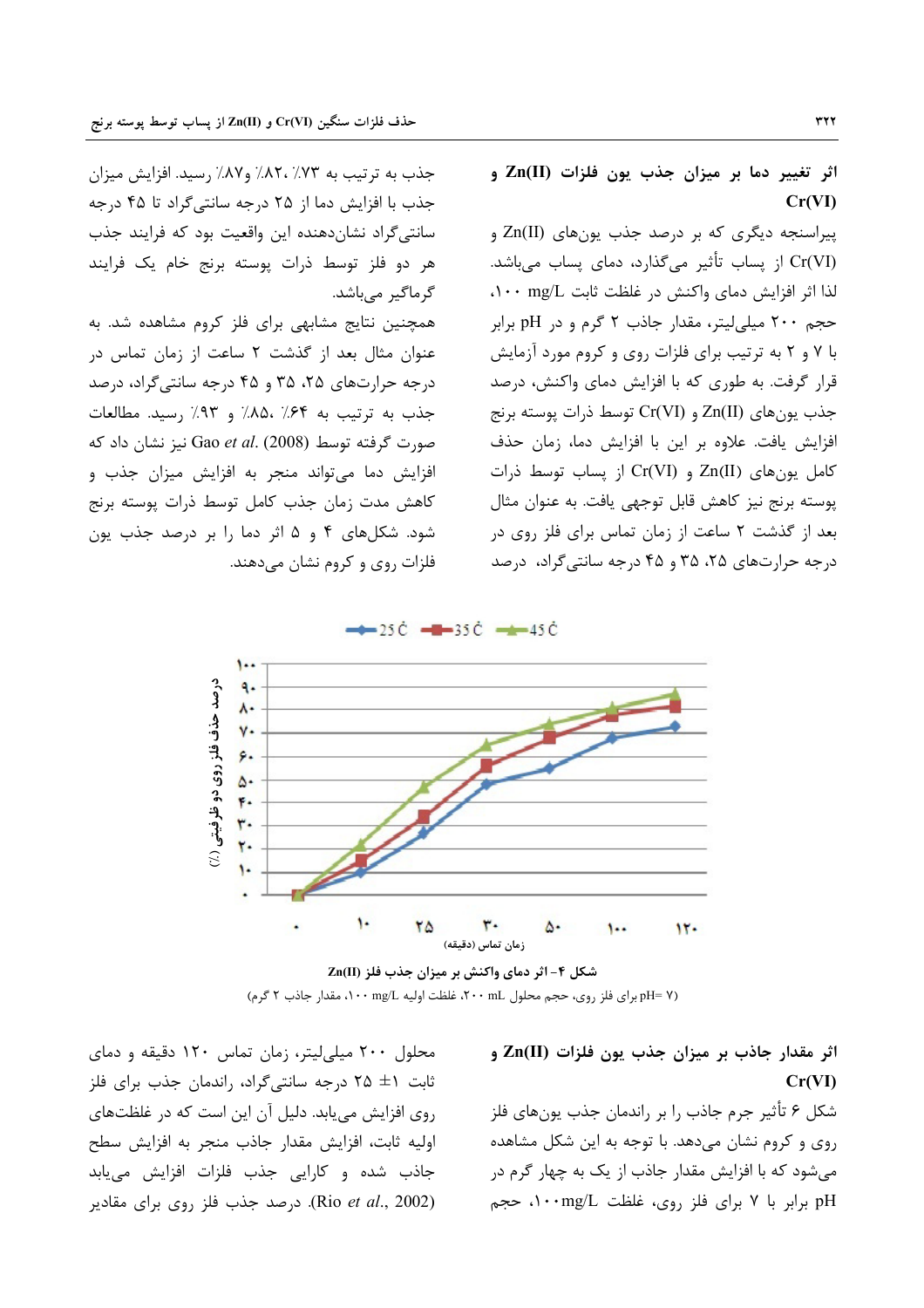جاذب ١، ١/۵، ٢، ٢/۵، ٣، ٣/۵، ۴ گرم به ترتيب ٥۴٪، ev/، ٣/./، ٣/./، ٣/./، ٩٣./، صشاهده شد. مطالعات صورت گرفته توسط Asrari *et al.* (2010) ,

نیز نشان داد که با افزایش Sharma and Singh (2008) مقدار ذرات پوسته برنج، درصد حذف فلز روی از محلول افزایش مے یابد.



 $-4-25C -85C -45C$ 

گروههای $\mathrm{Cr}_2\mathrm{O}_7^{-2}$  بیشتری امکان نشستن بر سطح جاذب را داشته و در نتیجه میزان جذب نیز افزایش خواهد یافت (Park et al., 2005). درصد جذب برای مقادیر جاذب ١، ۵/۱، ۲، ۲/۵، ۳، ۳/۵، ۴ گرم به ترتیب ۳۸٪، ۴۴٪، ۶۰٪، .4٪، ۷۸٪، ۸۷٪، ۸۷٪ مشاهده شد.

همچنین نتایج مشابهی برای فلز کروم بدست آمد. به طوری که با افزایش مقدار جاذب از یک به چهار گرم در pH برابر با ۲، و شرایط ثابت اشاره شده در بالا، راندمان جذب براي فلز كروم افزايش ميءابد. زيرا با افزايش مقدار جاذب، سطح تماس ذرات جاذب نيز افزايش يافته و



**Cr(VI) Zn(II) : '
" P: , 7" @ ;V &1>** (pH= Y برای فلز روی و pH=۲ برای فلز کروم، حجم محلول ۲۰۰ mL، غلظت اولیه n۰۰ mg/L ،۱۰۰ دمای واکنش ۱±۲۵درجه سانتیگراد)

**Cr(VI) : '
" L\* "+ @ ;S &1>** (pH= ۲ برای فلز کروم، حجم محلول ۲۰۰ mg/L ، غلظت اولیه n۰۰ mg/L ، مقدار جاذب ۲ گرم)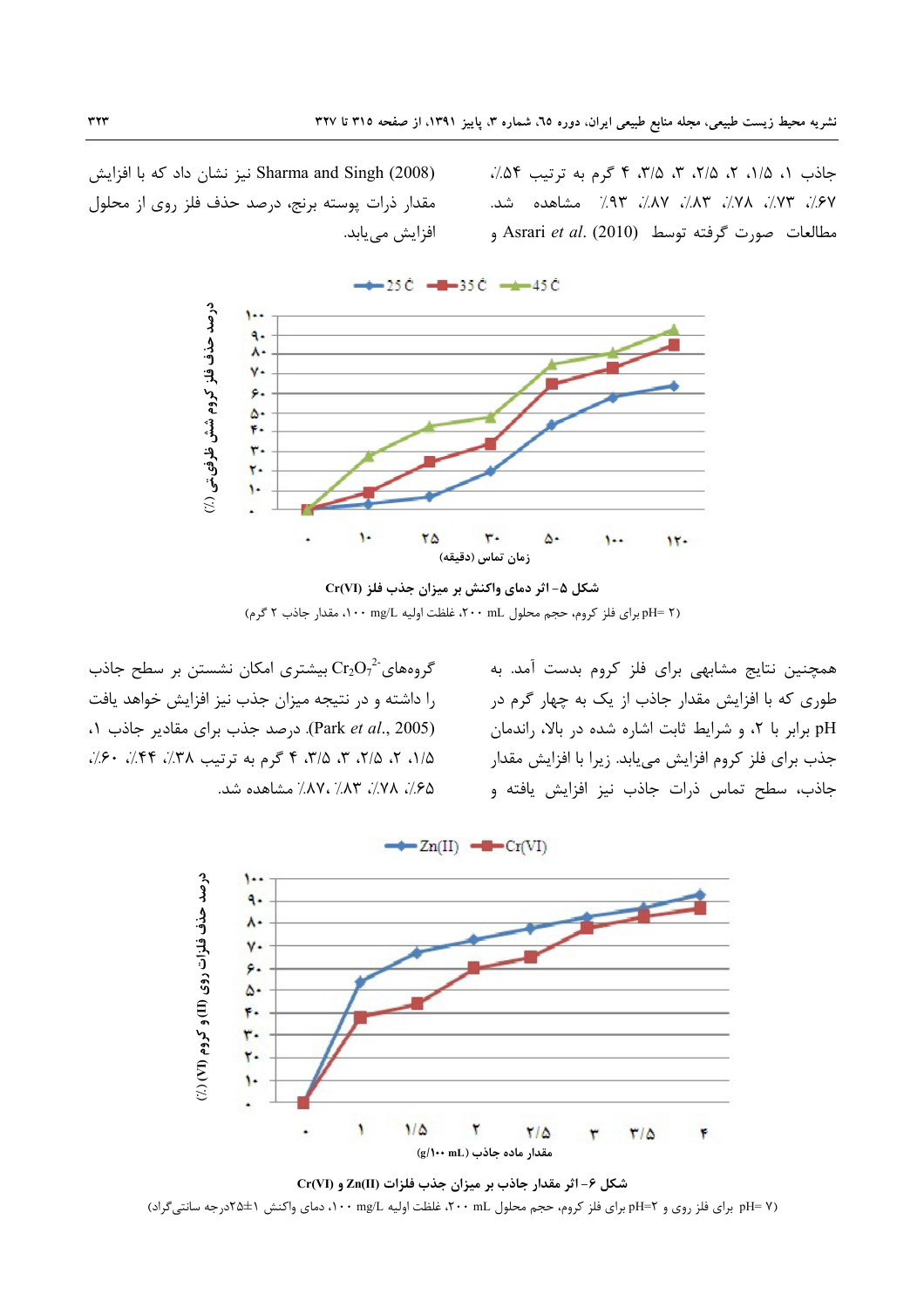بحث و نتیجهگیری

بر اساس نتایج حاصله در شرایط تعیین شده، مشخص گردید که با افزایش اسیدیته پساب ساختگی، درصد  $Cr(VI)$  و Cr(VI) توسط یوسته برنج به ترتیب افزایش و کاهش مییابد و بیشترین مقدار جذب به ترتیب برای فلزات روی و کروم در pH برابر با ۷ و۲ رخ داد. با افزایش غلظت اولیه یونهای فلزی (Zn(II و Cr(VI) در پساب از ۵ به ۵۰ میلیگرم بر لیتر منجر به کاهش جذب یونهای فلزی موجود در پساب توسط ذرات پوسته برنج شد، به طوری که بیشترین درصد جذب در غلظتهای پایین از یونهای (Zn(II و Cr(VI مشاهده شد که دلیل آن کاهش مکانهای موجود بر سطوح پوسته برنج بیان گردید. در غلظتهای اولیه پایین مکانهای جذب کافی برای جذب یونهای (Zn(II و Cr(VI) وجود داشت. با افزایش مدت زمان تماس ذرات پوسته برنج با محلول حاوی یونهای (Zn(II و Cr(VI. درصد جذب فلزات نیز افزایش می یابد و هر چه غلظت فلزات روی و کروم در محیط واکنش بیشتر بود، مدت زمان رسیدن به حالت تعادل نیز افزایش یافت و در مدت زمان ۱۲۰ دقیقه و ۱۸۰ دقیقه به ترتیب برای فلزات روی و كروم به حالت تعادل مى رسد. با افزايش دماى واكنش، درصد جذب يونهاى فلز (Zn(II و Cr(VI افزايش می یابد. که نشان دهنده گرماگیر بودن فرایند جذب بود. همچنین مشخص شد که با افزایش مقدار ماده جاذب به دلیل افزایش سطح تماس جاذب، درصد حذف فلزات روی و کروم از پساب ساختگی نیز افزایش می یابد. نتایج بدست آمده با مطالعات انجام شده در گذشته نیز Roy et al. 9 Munaf and Zein (1997) و Roy et al. (1993) طی مطالعهای گزارش کردند که پوسته برنج تیمار نشده، توانایی جذب فلز روی دو ظرفیتی و یونهای فلزی دیگر را از فاضلاب بر عهده دارد. علاوه بر این Namni et al. (2008) مطالعات صورت گرفته توسط (2008) مشخص کرد که پوسته برنج توانایی بالایی در حذف فلز كروم شش ظرفيتي از محلول آبي را دارد. .Asrari et al (2006) در مطالعه خود به این نتیجه رسید که پوسته برنج جاذب بسیار مناسبی برای حذف کروم شش

ظرفیتی بوده و درصد جذب این عنصر به وسیله آن ۷۰٪ Mohamadi et al. 9 Gao et al. (2008) . میباشد. (2009) طی مطالعهای گزارش کردند که پوسته برنج به عنوان یک ماده جاذب کم هزینه میتواند برای حذف فلز کروم شش ظرفیتی از پساب به طور مفید مورد استفاده قرار گیرد.

در نهایت برای استفاده بهینه از منابع آب و همچنین کاربرد مواد زائد جامد آلی و پیشبرد مطالعات آتی پیشنهادهای زیر ارایه میگردد:

- پوسته برنج به عنوان یکی از ضایعات کارگاههای شالیکوبی برنج که به مقدار فراوان و ارزان قابل دسترس است و به دلیل ساختار و ترکیبات آلی آن، توانایی بالایی در جذب فلزات سنگین به ویژه فلزات Zn(II) و Cr(VI) از پساب را دارد، در نتیجه طبق نتایج این مقاله کاربرد آن در بخش تصفیهخانههای صنایع توصیه میگردد، زیرا از یکسو استفاده از پوسته برنج به منظور تصفيه پسابها نسبت به ساير روش های حذف فلزات سنگین مانند اسمز معکوس، رزینهای تعویض یون، تهنشین شیمیایی و … بسیار کم هزینه و کارا میباشد و از سوی دیگر منجر به سالم نگهداشتن آبهای سطحی که عمدهترین منابع آب آشامیدنی میباشد، میگردد.
- به منظور تكميل اين مقاله، مقدار جذب فلزات سنگين از يساب صنايع مختلف توسط ذرات يوسته برنج ويا سایر مواد زائد بیولوژیکی بررسی و کارایی آن با شرایط آزمایشگاهی مورد مقایسه قرار گیرد. - تحقیقاتی در زمینه چگونگی بازیافت فلزات سنگین از ذرات پوسته برنج خام پیشنهاد میگردد.
- همچنین به منظور بررسی صرفه اقتصادی آن با توجه به شرایط موجود پیشنهاد میشود مطالعهای در این زمينه صورت گيرد.

سپاسگزاری از باشگاه پژوهشگران جوان دانشگاه آزاد اسلامی واحد همدان بابت فراهم نمودن امكانات انجام اين مطالعه تشكر و قدر دانی می گردد.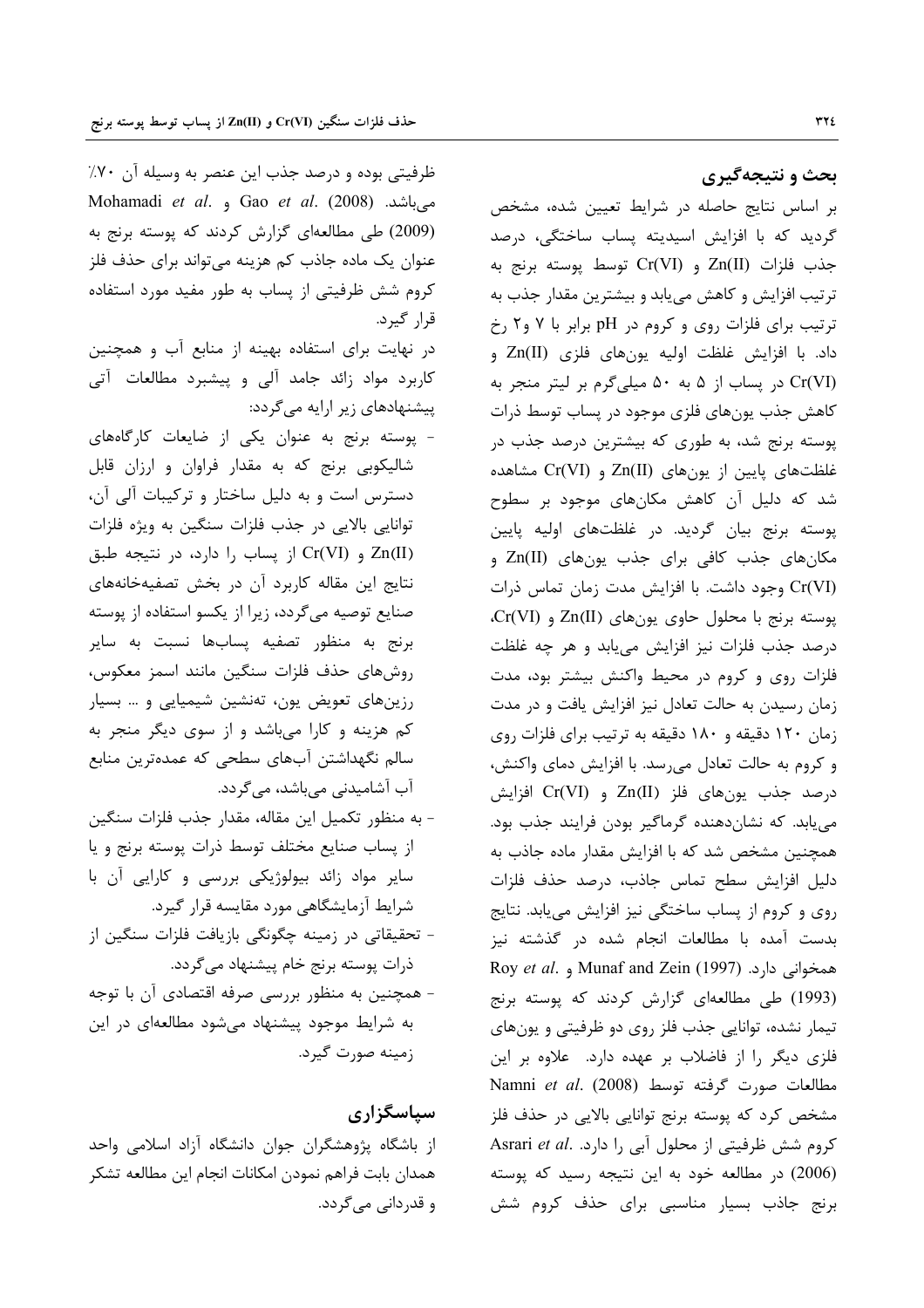#### **References**

- Ajmal, M., Rao, R.A.K., Anwar, S., Ahmad, J., Ahmad, R., 2003. Adsorption studies on rice husk: removal and recovery of Cd(II) from wastewater. *Bioresources Technology*, 86, 147–149.
- Alvarez, P., Blanco, C., Granda, M., 2006. The adsorption of Chromium (VI) from industrial wastewater by acid and base-activated lignocellulosic residues, *Journal of Hazardous Material,* 144, 400-405.
- Ansari, M.H., Deshkar, A.M., Kelkar, P.S.D.M., Dharmadhikari, M.Z., Hasan, R., 1999. *Parameters Water Sciences Technology*, 40(7)1, 109-119.
- Ansari, R., 2006. Application of polyaniline and its composites for adsorption/recovery of chromium (VI) from aqueous solutions, *Journal of Acta Chimica Slovenica*, 53(1), 88-94.
- Argun, M.E., Dursun, S., Ozdemir, C., Karatas, M., 2006. Heavy metal adsorption by modified oak sawdust:Thermodynamics and kinetics, *Journal of Hazardous Material*, 141 , 77-85.
- Armesto, L., Bahillo, A., Veijonen, K., Cabanillas, A., Otero, J., 2002. Combustion behaviour of rice husk in a bubbling fluidised bed, *Biomass Bioenergy,* 23, 171–179.
- $-$  Asrari, E., Tavallali, H., Hagshenas, M., 2010. Removal of  $Zn(II)$  and Pb(II) ions Using Rice Husk in Food Industrial Wastewater, *Journal of Applied Sciences and Environmental Management,* 14(4), 159– 162.
- Bali, R.S., Abraham, T.E., 2001. Biosorption of Cr(VI) from aqueous solution by Rhizopus nigricans, *Bioresource Technology*, 79, 73–81.
- Bhattacharya, A.K., Mandal, S.N., Das, S.K., 2006. Adsorption of Zn(II) from aqueous by using different adsorptions, *Chemical Engineering Journal*,123, 43-51.
- Bishnoi, N.R., M. Bajaj, Sharma, N., Gupta, A., 2004. Adsorption of Cr(VI) on activated rice husk carbon and activated alumina. *Bioresource Technology*, 91, 305–307.
- Daifullah, A.A.M., Girgis, B.S., Gad., H.M.H., 2003. Utilization of agro-residues (rice husk) in small waste water treatment plants, Materials Letters, 57, 1723-1731.
- Elzahabi, M.,Yong, R.N., 2001. pH influence on sorption characteristics of heavy metal in vadose zone. *Engineering Geology*, 60, 61-68.
- El-Shafey, E.I., 2010. Removal of Zn(II) and Hg(II) from aqueous solution on a carbonaceous sorbent chemically prepared from rice husk, *Journal of Hazardous Materials*, 175, 319–327.
- Gao, H., Liu, Y., Zeng, G., Xu, W., Xia, W., 2008. Characterization of Cr(VI) removal from aqueous solutions by a surplus agricultural waste-Rice straw, *Journal of Hazardous Materials,* 150, 446–452.
- Gardea-Torresdey, J.L., Tiemann, K.J., Armendariz, V., *et al*., 2000.Characterization of Cr(VI) binding and reduction to Cr(III) by the agricultural byproducts of Avena monida (Oat) biomass, *Journal of Hazardous Materials*, B. 80, 175–188.
- Gul, A., Yilmaz, M., Isilak, Z., 2009. Acute toxicity of zinc sulphate (ZnSO4·H2O) to Guppies (*Poecilia reticulata* P., 1859), *G.U. Journal of Science,* 22, 59–65.
- Gupta, R., Mohapatra, H., 2003. Microbial biomass: An economical alternative for removal of heavy metals from waste water, *Indian Journal of Experimental Biology*, 41, 945-966.
- Institute of standard and research of industrial of Iran, 1991. Standard 1053, Specifications of civil water, print fourth, Tehran, Iran.
- Kadiverlu, K., Thamaraiselvi, K., Namasivayam, C., 2001. Removal of heavy metals from industrial wastewaters by adsorption onto activated carbon prepared from an agricultural solid waste, *Bioresources Technology*, 76, 63.
- Mirghaffari, N., Chennouf, S., Gaballah, I., Kilbertus, G., 1999. Use of agricultural wastes for eliminating heavy metal ions from synthetic solutions. In Global Symposium on Recycling. *Waste Treatment and Clean Technology*, 3, 2277-2287.
- Mishra, S.P., Tiwari, D., Dubey, R.S., 1997. The uptake behaviour of rice (Jaya) husk in the removal of Zn(II) ions-a radiotracer study. *Journal of Applied Radiation and Isotopes*, 48, 877–882.
- Mishra, P.C., Patel, R.K., 2009. Removal of lead and zinc ions from water by low cost adsorbents, *Journal of Hazardous Materials*, 168, 319–325.
- Mohamadi, M., Fatot, A., Hagh Nia, Gh.R., 2009. Investigation on the possibility of adsorption of heavy metals industrial wastewater by sand, soil and organic matter. *Journal of Water and Wastewater,* 4, 71- 81.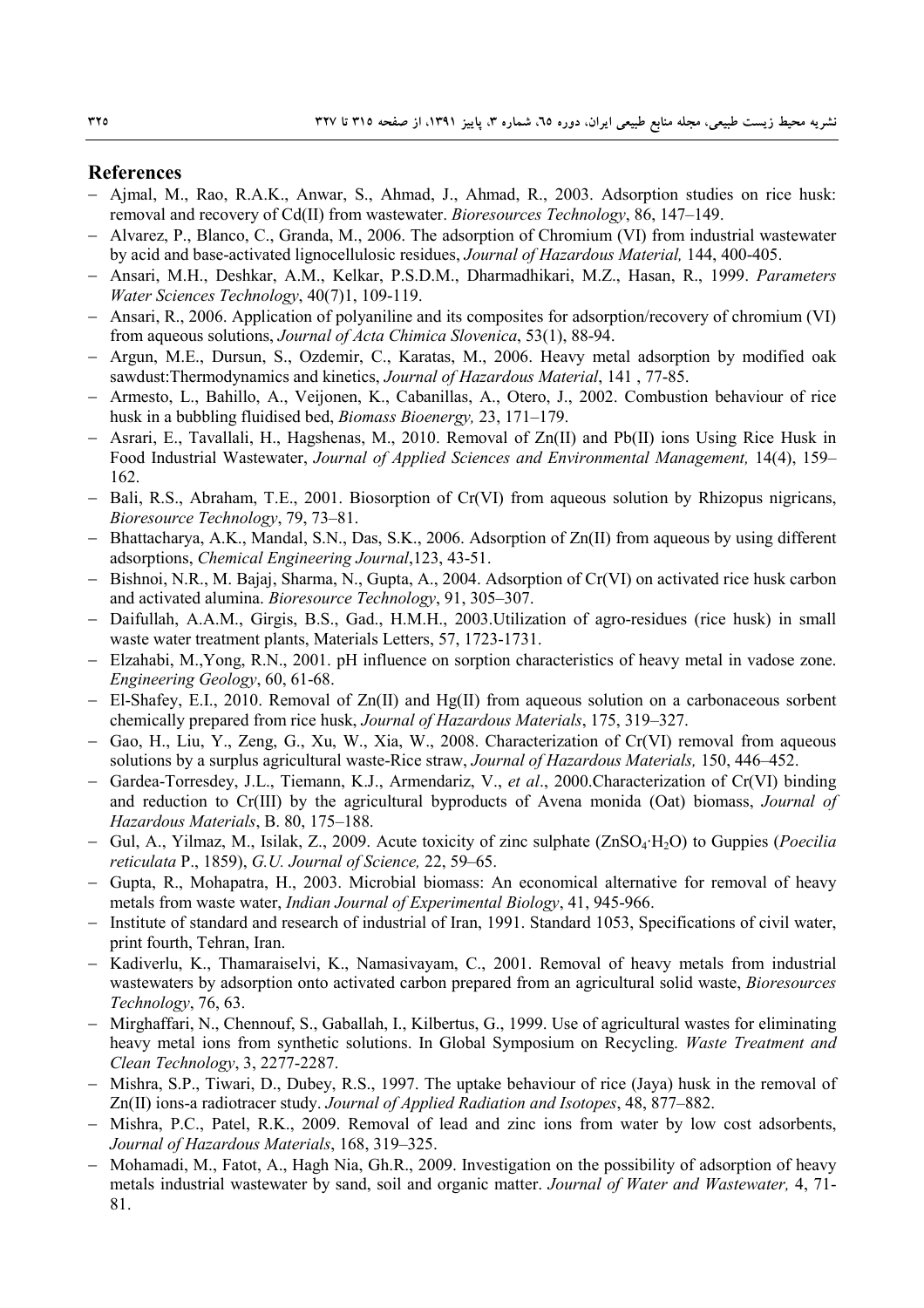- Montanher, S.F., Oliveira, E.A., Rollemberg, M.C., 2005. Removal of metal ions from aqueous solutions by sorption onto rice bran, *Journal of Hazardous Materials B.*, 117, 207–211.
- Munaf, E., Zein, R., 1997. The use of rice husk for removal of toxic metals from wastewater, *Environmental Technology*, 18, 359–362.
- Namni,M., Alavi Moghadam, M.R., Arami, M., 2008. Rice husk, natural adsorbent of appropriate for removal Cr(VI) from civil water, Fourth national congress of Omran engineering.
- Norton, L., Baskaran, K., McKenzie, T., 2004. Biosorption of zinc from aqueous solutions using biosolids, *Advanced Environmental Resources*, 8, 629–635.
- Nourbakhsh, M., Sag, Y., Ozer, D., Aksu, Z., Kutsal, T., Caglar, A., 1994. A comparative study of various biosorbents for removal of Chromium (VI) ions from industrial wastewaters, *Process Biochemistry*, 29, 1-5.
- Parekh, D.C., Patel, J.B., Sudhakar, P., Koshy, V.J., 2002. Removal of trace metals with mango seed powder, *Indian Journal of Chemical Technology*, 9, 540.
- Park, D., Yun, Y.S., Park, J.M., 2005. Studies on hexavalent chromium biosorption by chemically treated biomass of Ecklonia sp., *Chemosphere*, 60, 1356–1364.
- Raji, C., Manju, G.N., Anirudhan, T.S., 1997. Removal of heavy metals ions from water saw dust based activated carbon, *Indian Journalof Engineering and Material Sciences*, 4, 254-260.
- Roy, D., Greenla, P.N., Shane, B.S., 1993. Adsorption of heavy metals by green algae and ground rice husks, *Journal of Environmental Science and Health*, A., 28, 37–50.
- Saravanane, R., Sundararajan, T., Sivamurthyreddy, S., 2002. Efficiency of chemically modified low cost adsorbents for the removal of heavy metals from wastewater: A comparative study, *Indian Journal of Environmental Health*, lth., 44, 78-81.
- Sharma, N., Singh, J., 2008. Removal of  $\text{Zn}^{+2}$  ions from aqueous solution using rice (*Oryza sativa*) husk in a sequential bed adsorption column, The  $12<sup>th</sup>$  World Lake Conference. Pp: 944-951.
- Shukla, A., Zhang, Y.H., Shukla, S.S., Dubey, P., 2002. The role of sawdust in removal of unwanted materials from water, *Hazardous Materials,* 95(1-2), 137-152.
- Upendra, K., Bandyopadhyay, M., 2006. Sorption of cadmium from aqueous solution using pretreated rice husk. *Bioresource Technology*, 97, 104–109.
- Wang, Y.T., Xiao, C., 1995. Factors affecting hexavalent chromium reduction in pure cultures of bacteria, *Water Resources*, 29, 2467–2474.
- Yu, B., Zhang, Y., Shukla, A., Shukla, S.S., 2001. The Removal of Heavy metals from aqueous solutions by sawdust adsorption-removal of lead and comparison of its adsorption with copper, *Hazardous Materials*, 84(1), 83-94.
- Zazoli, M.A., Shokrzadeh, M., Bazerafshan, E., Hazrati, M., Tavakkouli, A., 2006. Investigation of Zinc content in Iranian rice (*Oryza sativa*) and its weekly intake, *American-Eurasian Journal of Agricultural And Environmental Scences*, 1(2), 156-159.
- Zhang, Y., Frankenberger, W.T., 2003. Factors affecting removal of selenate in agricultural drainage water utilizing rice straw, *Science of the Total Environment*, 305, 207–216.
- Zulkali, M.M.D., Ahmad, A.L., Norulakmal, N.H., 2006. Oryza sativa L. husk as heavy metal adsorbent: Optimization with lead as model solution, *Bioresource Technology*, 97, 21-25.